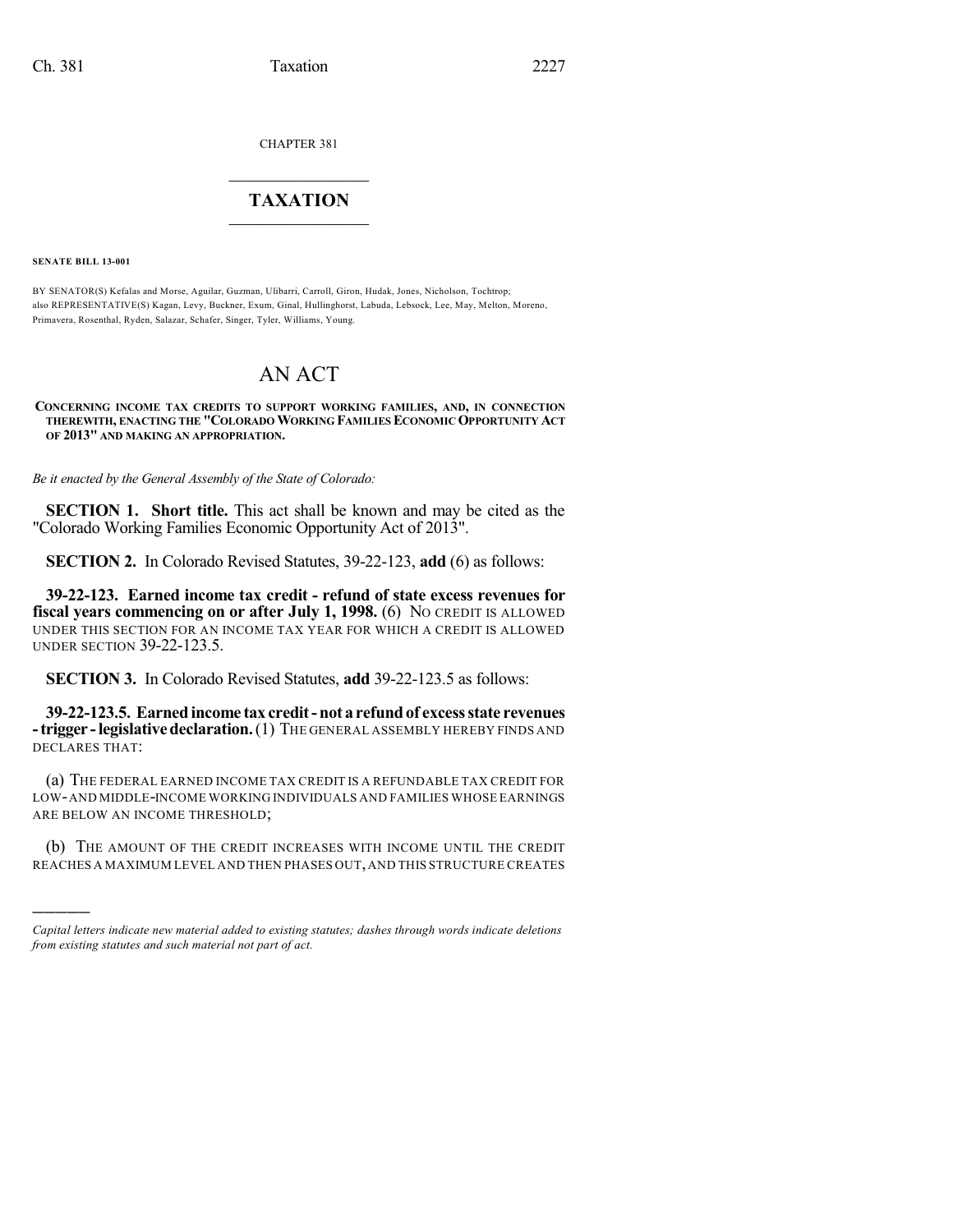## 2228 Taxation Ch. 381

AN INCENTIVE FOR PEOPLE TO WORK AND EARN MORE INCOME;

(c) SINCE ITS ESTABLISHMENT IN 1975, THE CREDIT HAS INCREASED FAMILY INCOME, REDUCED CHILD POVERTY, AND PROMOTED EMPLOYMENT BY SUPPLEMENTING THE EARNINGS OF LOW-WAGE WORKERS, INCLUDING MILITARY FAMILIES;

(d) THE CREDIT HAS A POSITIVE IMPACT ON THE EDUCATION AND HEALTH OF CHILDREN LIVING IN POVERTY;

(e) THE CREDIT HAS A POSITIVE ECONOMIC IMPACT ON LOCAL ECONOMIES AND BUSINESSES BECAUSE IT PUTS MORE MONEY IN THE HANDS OF LOW- AND MIDDLE-INCOME WORKING PEOPLE WHO SPEND THE MONEY ON IMMEDIATE NEEDS, SUCH AS GROCERIES, SCHOOL SUPPLIES, CAR REPAIRS, RENT, AND HEALTH CARE;

(f) THECOLORADO EARNED INCOME TAX CREDIT CREATED IN SECTION 39-22-123 IS TEN PERCENT OF THE FEDERAL EARNED INCOME TAX CREDIT, BUT IT IS A MECHANISM TO REFUND EXCESS STATE REVENUES AS REQUIRED BY SECTION 20 OF ARTICLE X OF THE STATE CONSTITUTION;

(g) THIS EXISTING CREDIT HAS NOT BEEN IN EFFECT SINCE 2001 BECAUSE THE REFUND HAS NOT BEEN TRIGGERED; AND

(h) NOW,THEREFORE,IT IS THE INTENT OF THE GENERAL ASSEMBLY TO ESTABLISH A PERMANENT AND REFUNDABLE STATE EARNED INCOME TAX CREDIT FOR ELIGIBLE COLORADO TAXPAYERS,WHICH IS EQUAL TO TEN PERCENT OF THE FEDERAL EARNED INCOME TAX CREDIT. THE INTENDED PURPOSE OF THIS CREDIT IS TO HELP INDIVIDUALS AND FAMILIES ACHIEVE GREATER FINANCIAL SECURITY AND TO HELP COLORADO'S ECONOMY.

(2) FOR AN INCOME TAX YEAR SPECIFIED IN SUBSECTION (3) OF THIS SECTION, A RESIDENT INDIVIDUAL WHO CLAIMS AN EARNED INCOME TAX CREDIT ON THE INDIVIDUAL'S FEDERAL TAX RETURN IS ALLOWED AN EARNED INCOME TAX CREDIT AGAINST THE TAXES DUE UNDER THIS ARTICLE THAT IS EQUAL TO TEN PERCENT OF THE FEDERAL CREDIT THAT THE RESIDENT INDIVIDUAL CLAIMED ON HIS OR HER FEDERAL TAX RETURN FOR THE SAME TAX YEAR.

(3) IF A CREDIT IS ALLOWED UNDER SECTION 39-22-123 FOR AN INCOME TAX YEAR COMMENCING ON OR AFTER JANUARY 1, 2013, THE CREDIT ALLOWED UNDER THIS SECTION MAY BE CLAIMED FOR ANY INCOME TAX YEAR BEGINNING WITH THE INCOME TAX YEAR AFTER THE INCOME TAX YEAR THAT THE CREDIT IS ALLOWED UNDER SECTION 39-22-123.

(4) THE AMOUNT OF THE CREDIT ALLOWED UNDER THIS SECTION THAT EXCEEDS THE RESIDENT INDIVIDUAL'S INCOME TAXES DUE IS REFUNDED TO THE INDIVIDUAL.

(5) IN THE CASE OF A PART-YEAR RESIDENT, THE CREDIT ALLOWED UNDER THIS SECTION IS APPORTIONED IN THE RATIO DETERMINED UNDER SECTION 39-22-110(1).

(6) THE CREDIT ALLOWED UNDER THIS SECTION IS NOT CONSIDERED TO BE INCOME OR RESOURCES FOR THE PURPOSE OF DETERMINING ELIGIBILITY FOR THE PAYMENT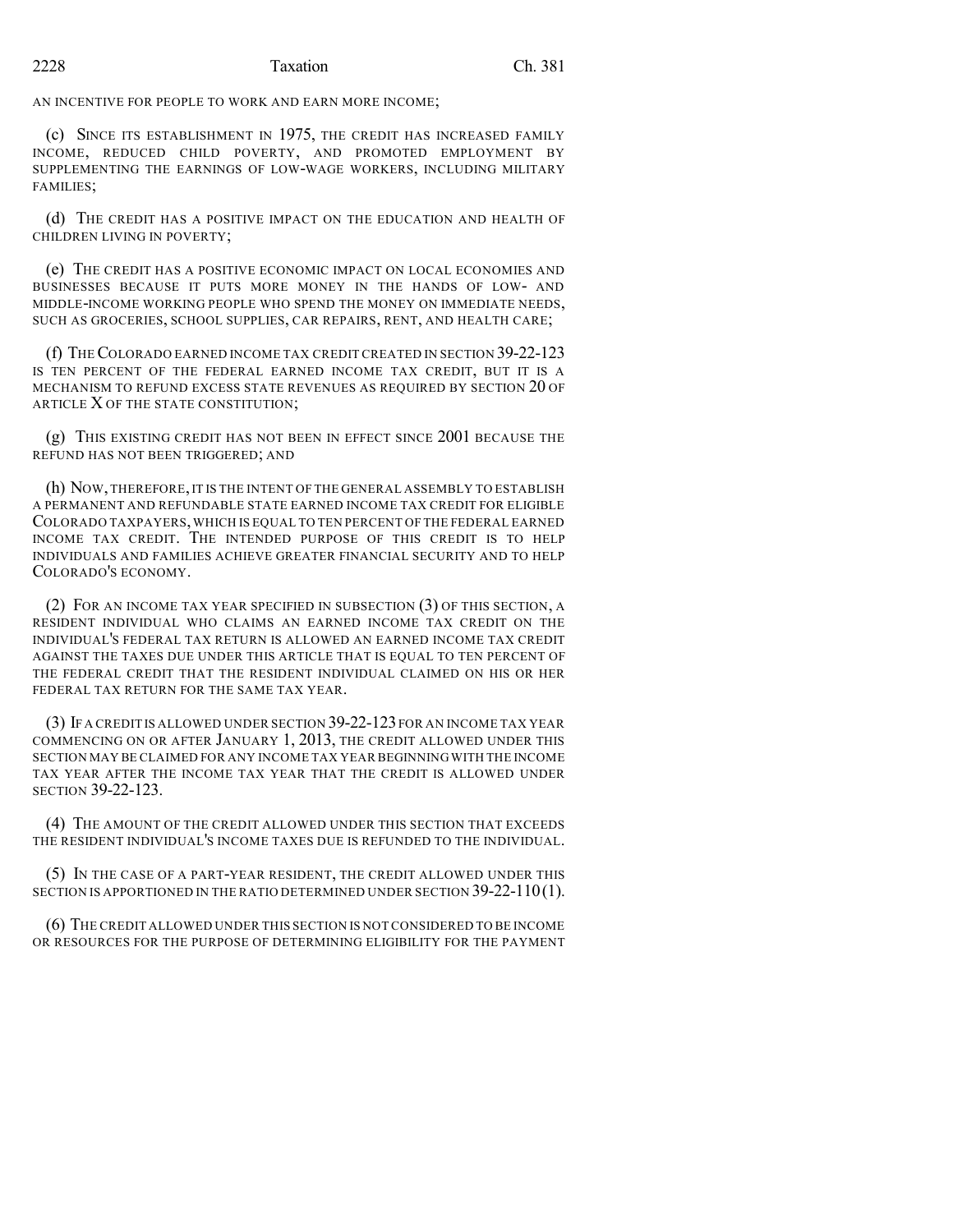OF PUBLIC ASSISTANCE BENEFITS AND MEDICAL ASSISTANCE BENEFITS AUTHORIZED UNDER STATE LAW OR FOR A PAYMENT MADE UNDER ANY OTHER PUBLICLY FUNDED PROGRAMS.

**SECTION 4.** In Colorado Revised Statutes, **add** 39-22-129 as follows:

**39-22-129. Child tax credit - trigger - legislative declaration - definitions.** (1) (a) THE GENERAL ASSEMBLY HEREBY FINDS AND DECLARES THAT:

(I) THE FEDERAL CHILD TAX CREDIT,WHICH INCLUDES THE REFUNDABLE PORTION OF THE CREDIT COMMONLY KNOWN AS THE ADDITIONAL CHILD TAX CREDIT, SUPPORTS LOW- AND MIDDLE-INCOME WORKING FAMILIES WHOSE EARNINGS ARE BELOW AN INCOME THRESHOLD AND WHO HAVE CHILDREN UNDER SEVENTEEN YEARS OF AGE;

(II) SINCE ITS ESTABLISHMENT AT THE FEDERAL LEVEL IN 1997, THE CREDIT HAS INCREASED FAMILY INCOME, REDUCED CHILD POVERTY AMONG FAMILIES WITH CHILDREN, AND SUPPORTED LOCAL ECONOMIES; AND

(III) THE CREDIT HAS A POSITIVE IMPACT ON THE EARLY CHILDHOOD DEVELOPMENT AND HEALTH OF CHILDREN WHOSE FAMILIES GAIN INCOME FROM THE CREDIT.

(b) NOW,THEREFORE,IT IS THE INTENT OF THE GENERAL ASSEMBLY TO ESTABLISH A PERMANENT AND REFUNDABLE STATE CHILD TAX CREDIT FOR ELIGIBLECOLORADO TAXPAYERS, WHICH IS EQUAL TO A PERCENTAGE OF THE FEDERAL CREDIT BASED ON A FAMILY'S ADJUSTED GROSS INCOME.THE INTENDED PURPOSE OF THIS CREDIT IS TO SUPPORT COLORADO WORKING FAMILIES WITH YOUNG CHILDREN, REDUCE CHILD POVERTY, AND TO HELP COLORADO'S ECONOMY.

(2) AS USED IN THIS SECTION:

(a) "ELIGIBLE CHILD"MEANS A QUALIFYING CHILD FOR PURPOSES OF THE FEDERAL CHILD TAX CREDIT WHO IS UNDER SIX YEARS OF AGE AT THE END OF THE TAXABLE YEAR FOR WHICH THE CREDIT IS CLAIMED.

(b) "FEDERAL CHILD TAX CREDIT" MEANS THE CHILD TAX CREDIT ALLOWED UNDER SECTION 24 OF THE INTERNAL REVENUE CODE, OR ANY SUCCESSOR SECTION, AND INCLUDES THE REFUNDABLE PORTION OF THE TAX CREDIT, WHICH PORTION IS REFERRED TO AS THE ADDITIONAL CHILD CREDIT.

 $(3)$  (a) FOR AN INCOME TAX YEAR SPECIFIED IN SUBSECTION  $(4)$  OF THIS SECTION, A RESIDENT INDIVIDUAL WHO CLAIMS A FEDERAL CHILD TAX CREDIT FOR AN ELIGIBLE CHILD ON THE INDIVIDUAL'S FEDERAL TAX RETURN IS ALLOWED A CHILD TAX CREDIT AGAINST THE INCOME TAXES DUE UNDER THIS ARTICLE FOR THE SAME TAX YEAR.

(b) (I) FOR A RESIDENT INDIVIDUAL WHO FILES A SINGLE RETURN, THE AMOUNT OF THE CREDIT IS EQUAL TO:

(A) THIRTY PERCENT OF THE FEDERAL CHILD TAX CREDIT THAT THE RESIDENT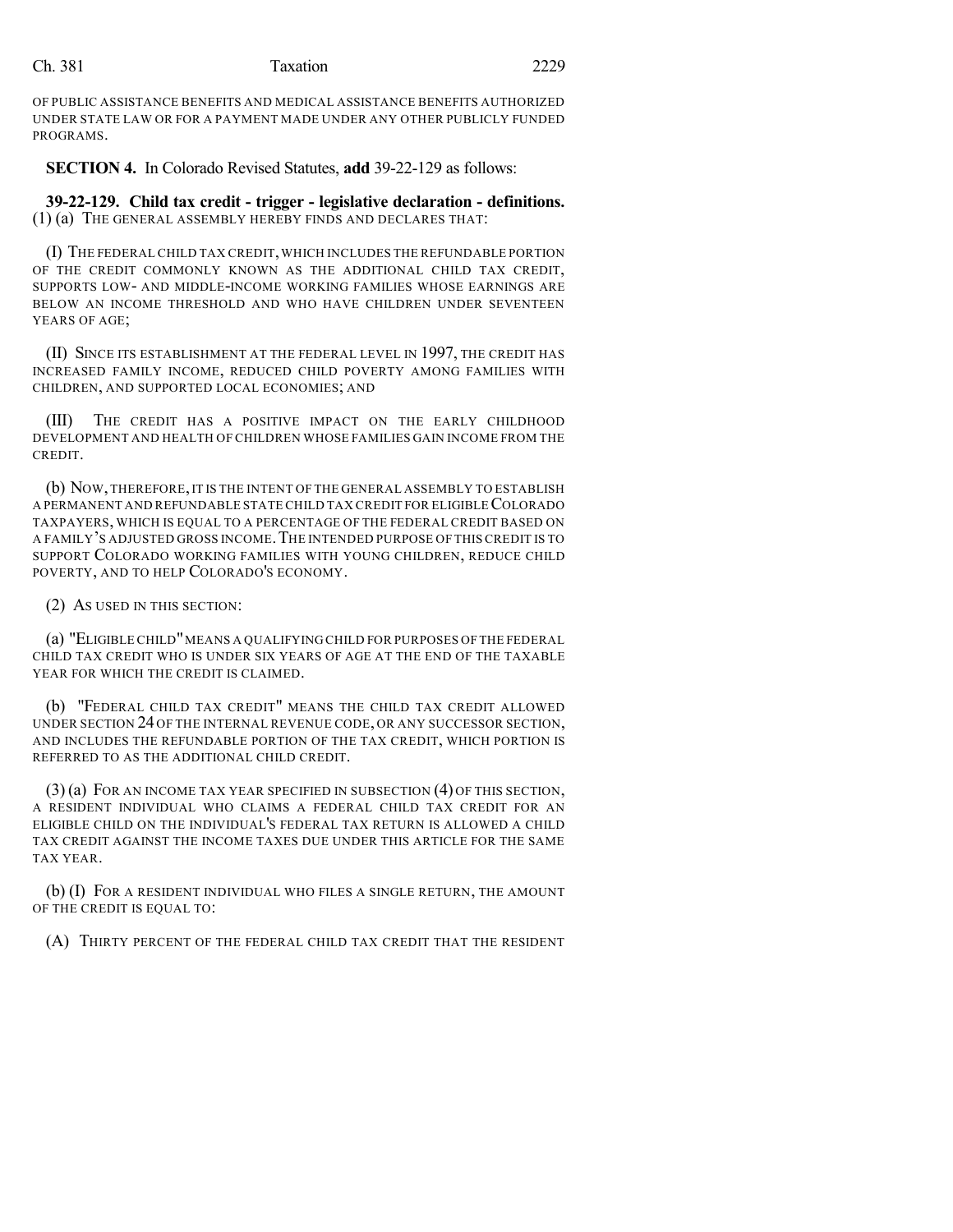INDIVIDUAL CLAIMED ON HIS OR HER FEDERAL TAX RETURN FOR EACH ELIGIBLE CHILD, IF THE INDIVIDUAL'S FEDERAL ADJUSTED GROSS INCOME IS TWENTY-FIVE THOUSAND DOLLARS OR LESS;

(B) FIFTEEN PERCENT OF THE FEDERAL CHILD TAX CREDIT THAT THE RESIDENT INDIVIDUAL CLAIMED ON HIS OR HER FEDERAL TAX RETURN FOR EACH ELIGIBLE CHILD, IF THE INDIVIDUAL'S FEDERAL ADJUSTED GROSS INCOME IS GREATER THAN TWENTY-FIVE THOUSAND DOLLARS BUT LESS THAN OR EQUAL TO FIFTY THOUSAND DOLLARS; AND

(C) FIVE PERCENT OF THE FEDERAL CHILD TAX CREDIT THAT THE RESIDENT INDIVIDUAL CLAIMED ON HIS OR HER FEDERAL TAX RETURN FOR EACH ELIGIBLE CHILD, IF THE INDIVIDUAL'S FEDERAL ADJUSTED GROSS INCOME IS GREATER THAN FIFTY THOUSAND DOLLARS BUT LESS THAN OR EQUAL TO SEVENTY-FIVE THOUSAND DOLLARS.

(II) A RESIDENT INDIVIDUAL WHO FILES A SINGLE RETURN AND WHOSE FEDERAL ADJUSTED GROSS INCOME IS GREATER THAN SEVENTY-FIVE THOUSAND DOLLARS IS NOT ALLOWED A CREDIT UNDER THIS SECTION.

(c) (I) FOR TWO RESIDENT INDIVIDUALS WHO FILE A JOINT RETURN, THE AMOUNT OF THE CREDIT IS EQUAL TO:

(A) THIRTY PERCENT OF THE FEDERAL CHILD TAX CREDIT THAT THE RESIDENT INDIVIDUALS CLAIMED ON THEIR FEDERAL TAX RETURN FOR EACH ELIGIBLE CHILD, IF THE INDIVIDUALS' FEDERAL ADJUSTED GROSS INCOME IS THIRTY-FIVE THOUSAND DOLLARS OR LESS;

(B) FIFTEEN PERCENT OF THE FEDERAL CHILD TAX CREDIT THAT THE RESIDENT INDIVIDUALS CLAIMED ON THEIR FEDERAL TAX RETURN FOR EACH ELIGIBLE CHILD, IF THE INDIVIDUALS' FEDERAL ADJUSTED GROSS INCOME IS GREATER THAN THIRTY-FIVE THOUSAND DOLLARS BUT LESS THAN OR EQUAL TO SIXTY THOUSAND DOLLARS; AND

(C) FIVE PERCENT OF THE FEDERAL CHILD TAX CREDIT THAT THE RESIDENT INDIVIDUALS CLAIMED ON THEIR FEDERAL TAX RETURN FOR EACH ELIGIBLE CHILD, IF THE INDIVIDUALS' FEDERAL ADJUSTED GROSS INCOME IS GREATER THAN SIXTY THOUSAND DOLLARS BUT LESS THAN OR EQUAL TO EIGHTY-FIVE THOUSAND DOLLARS.

(II) TWO RESIDENT INDIVIDUALS WHO FILE A JOINT RETURN AND WHOSE FEDERAL ADJUSTED GROSS INCOME IS GREATER THAN EIGHTY-FIVE THOUSAND DOLLARS ARE NOT ALLOWED A CREDIT UNDER THIS SECTION.

(4) NO CREDIT IS ALLOWED UNDER THIS SECTION UNTIL THE UNITED STATES CONGRESS HAS ENACTED THE "MARKETPLACE FAIRNESS ACT OF 2013", OR ANY OTHER ACT WITH SUBSTANTIALLY SIMILAR REQUIREMENTS, AND THE GENERAL ASSEMBLY HAS ENACTED A LAW TO IMPLEMENT THE MINIMUM SIMPLIFICATION REQUIREMENTS IN THE CONGRESSIONAL ACT. THE CREDIT ALLOWED UNDER THIS SECTION MAY BE CLAIMED FOR ANY INCOME TAX YEAR BEGINNING WITH THE INCOME TAX YEAR DURING WHICH THE LAST PREREQUISITE BILL UNDER THIS SUBSECTION (4)